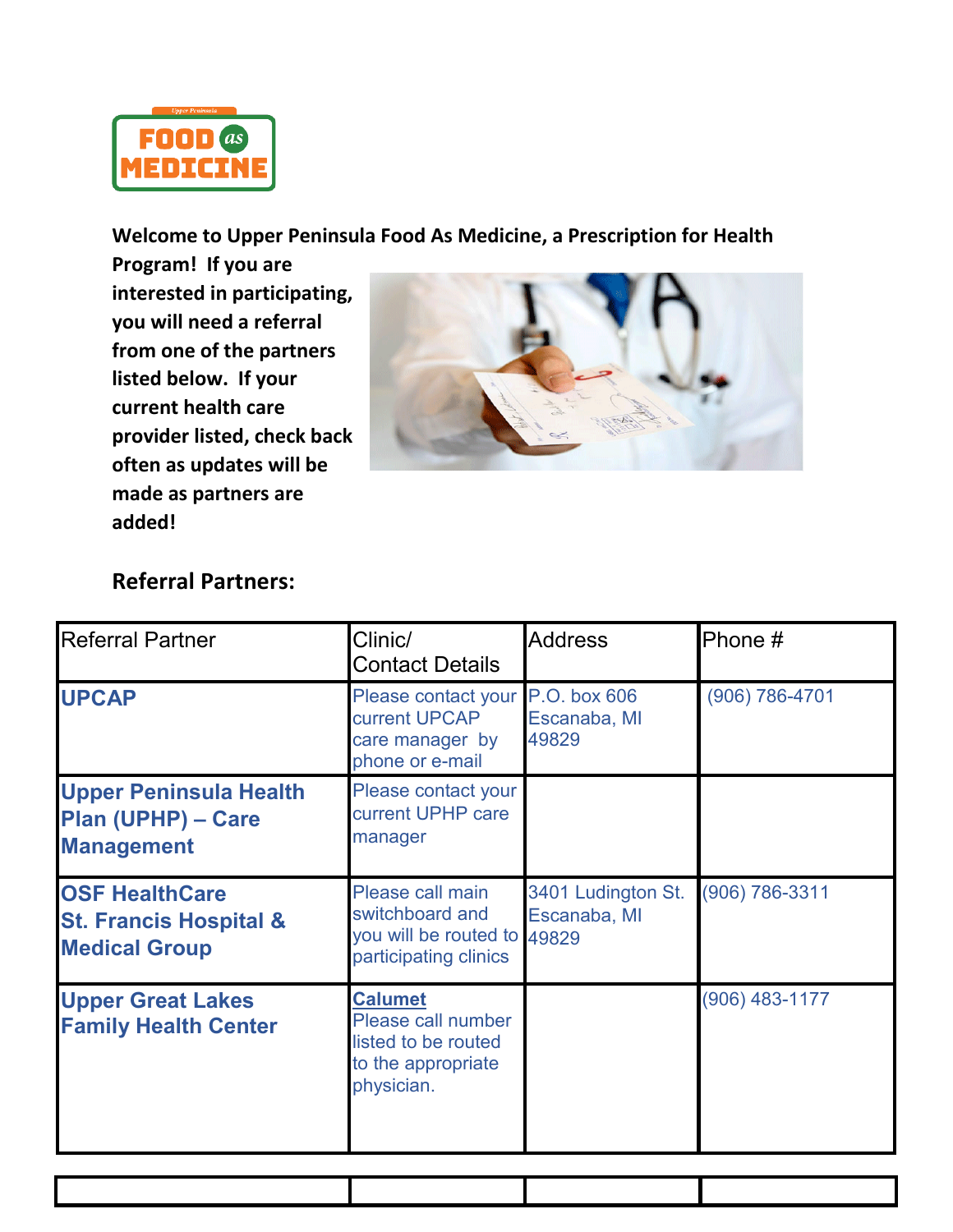| <b>Upper Great Lakes</b><br><b>Family Health Center</b> | <b>Gwinn</b><br>Please call<br>number listed to<br>be routed to the<br>appropriate<br>physician.       |                                                        | $(906)$ 346-9275 |
|---------------------------------------------------------|--------------------------------------------------------------------------------------------------------|--------------------------------------------------------|------------------|
|                                                         | <b>Hancock</b><br>Please call<br>number listed to<br>be routed to the<br>appropriate<br>physician.     |                                                        | (906) 483-1060   |
|                                                         | <b>Houghton</b><br>Please call<br>number listed to<br>be routed to the<br>appropriate<br>physician.    |                                                        | $(906)$ 483-1860 |
|                                                         | <b>Lake Linden</b><br>Please call<br>number listed to<br>be routed to the<br>appropriate<br>physician. |                                                        | $(906)$ 483-1030 |
|                                                         | <b>Marquette</b><br>Please call<br>number listed to<br>be routed to the<br>appropriate<br>physician.   |                                                        | (906) 449-2900   |
|                                                         | <b>Sawyer</b><br>Please call<br>number listed to<br>be routed to the<br>appropriate<br>physician.      |                                                        | (906) 346-9275   |
| <b>UPHS Family Medicine</b>                             | <b>Marquette</b><br>Current patients,<br>contact office to<br>discuss with<br>physician                | 1414 W Fair Ave<br>Suite#36<br>Marquette, Mi.<br>49855 | $(906)$ 449-1010 |